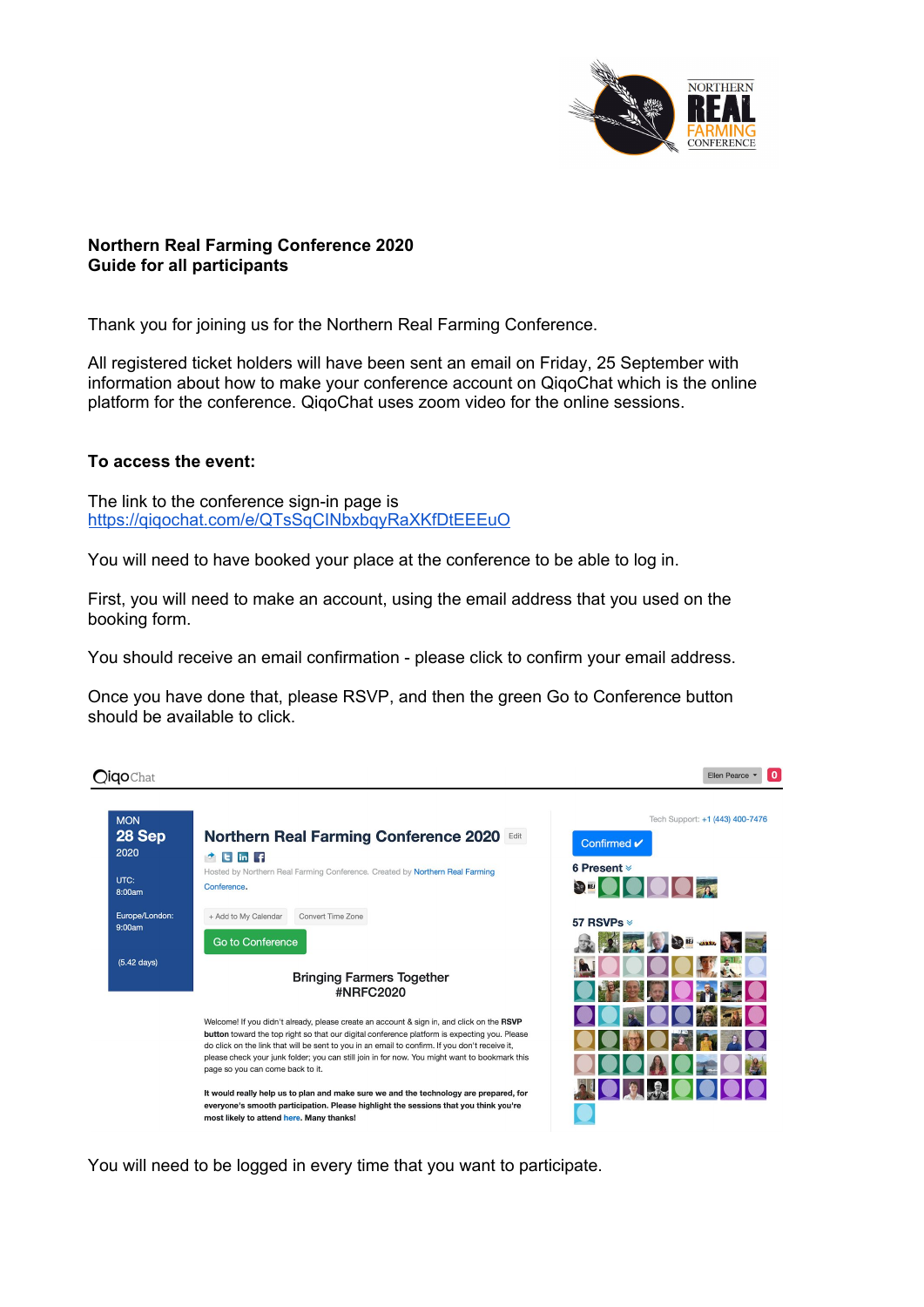

If you need any assistance, there are tips and Help links from the log-in page and also once you are in the conference space.

Please add a profile picture and update your profile information to help with networking and connections.

You might want to double check that in your account settings your time zone is set to 'London' or 'Edinburgh', so that any timings or reminders on the platform make sense.

The digital conference space is now open for you to explore.

To resolve any issues, please contact the NRFC support team on [contact@northernrealfarming.org](mailto:contact@northernrealfarming.org) or text/call Martin on 07591 552420

### **2. The conference sessions**

All the conference sessions take place via the rooms on the left side of your screen (this may differ depending on the device you are using). The Rooms will be labelled with the upcoming sessions.

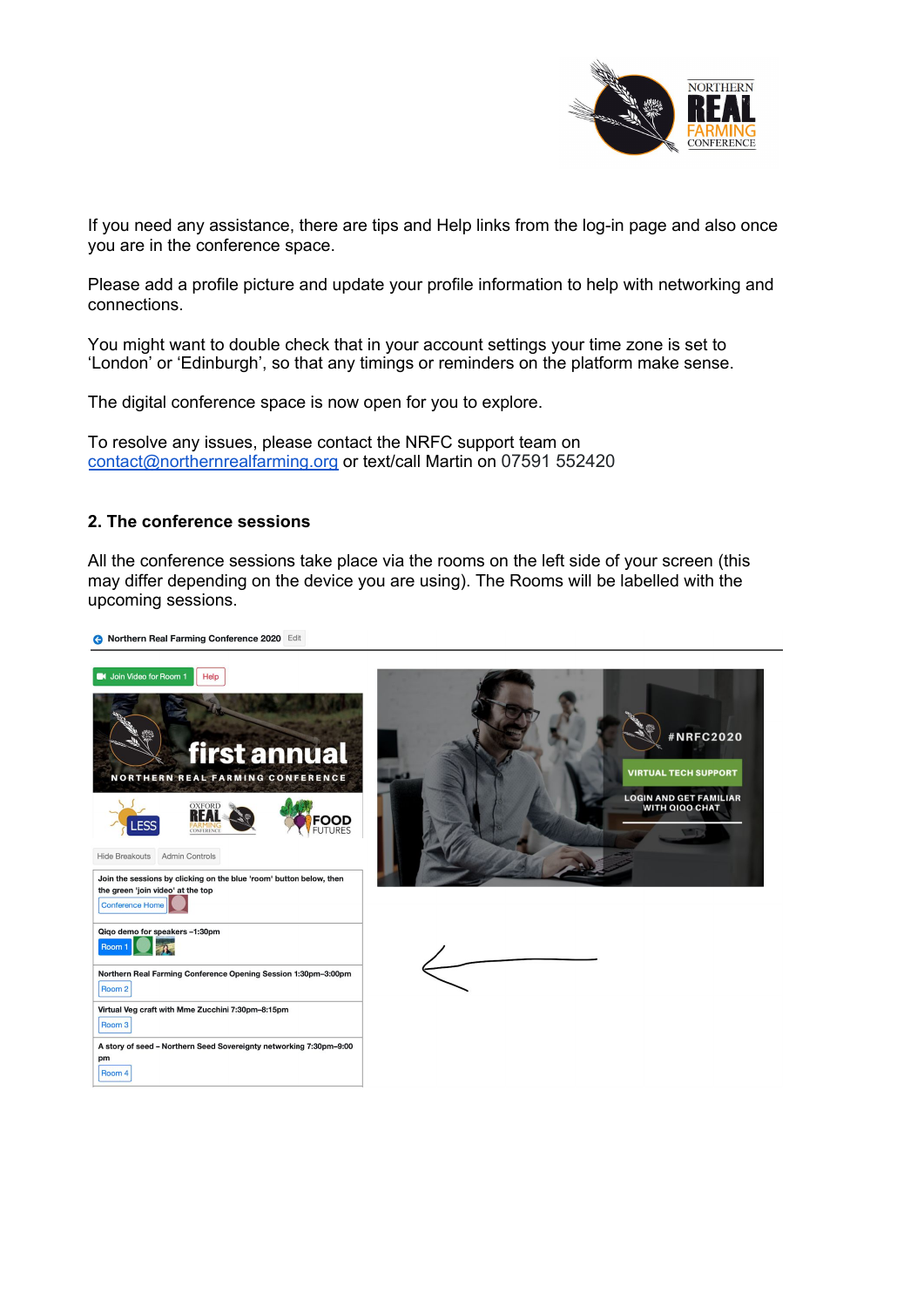

The 'Conference Home' tab, gives you access to the conference schedule, the sign up forms for online and in-person sessions, and the conference announcements and community noticeboard.



# **To join a session:**

To join a session, first click on the Room button on the left hand side. Then click the 'Join Video for Room x' green button (usually top left of your screen). This should take you directly into the video room for the session.

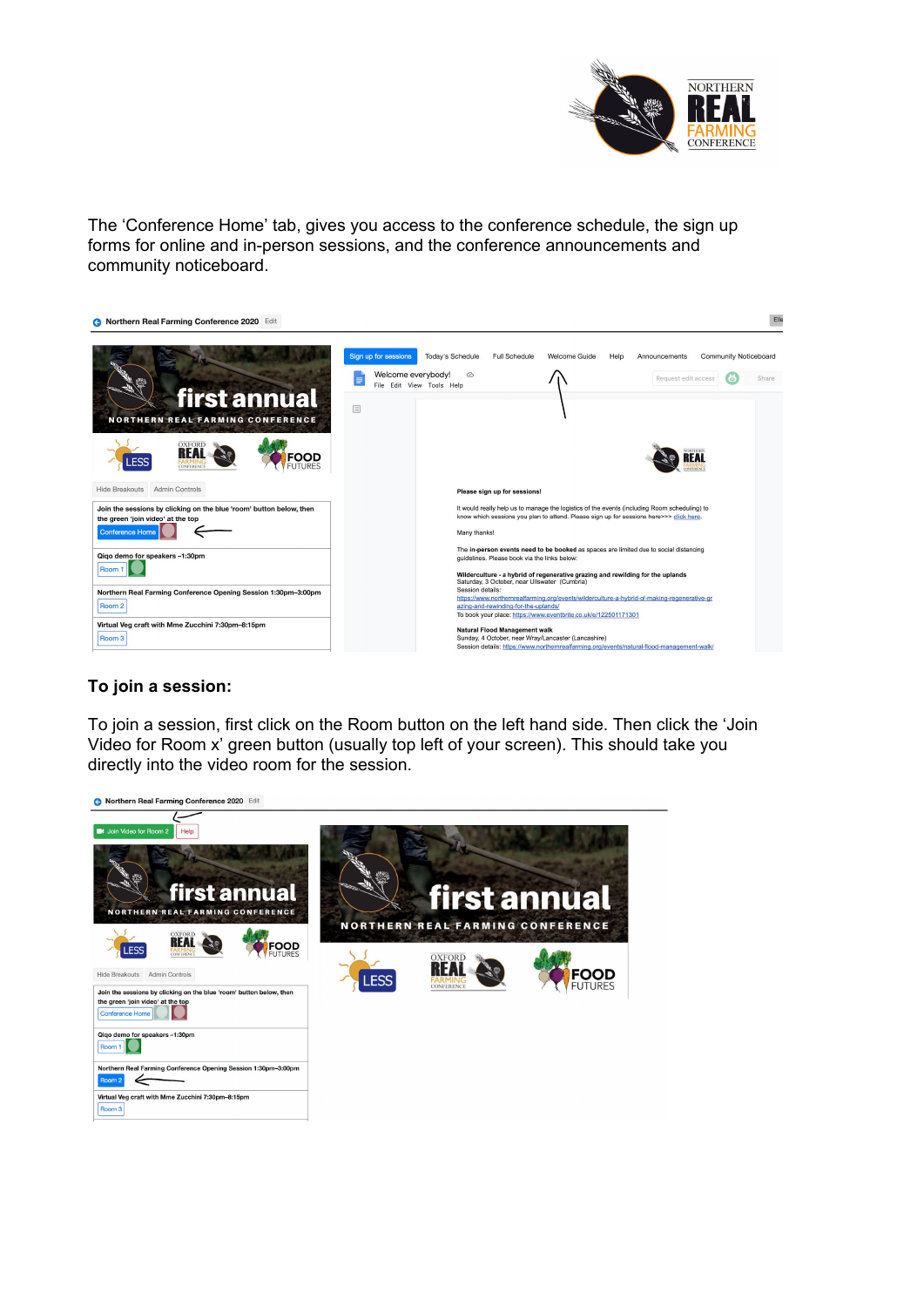

### **Social spaces:**

At the bottom of the left hand room menu are some social spaces: these are open, so feel free to meet people in there or suggest discussion topics and times for people to drop in.

### **Sharing useful links/projects:**

Please use the community noticeboard (accessed via the Conference Home tab) to share links to your projects, articles and other useful information.

### **General good practice:**

- It is best to use a desktop or laptop computer, rather than a tablet or phone and the [downloaded](https://zoom.us/download) Zoom app. Small screens can be used perfectly well but some people may find the navigation more difficult and/or the layouts may differ
- There are options to join a Zoom video session with just an internet link that opens up in a browser without needing to download Zoom (click on Help at the top of the QiqoChat page for the link)
- Try to join from a quiet place with good internet connection. [https://www.speedtest.net](https://www.speedtest.net/) is a good way to test the speed of your internet if needed.
- We recommend that where possible that people wear headphones or even a headset to preserve audio quality on the call, but don't worry if you don't have these
- Become familiar with the mute / unmute and video on / off features on Zoom, and don't forget to unmute yourself when you want to speak :)
- You will also want to locate the Speaker / Gallery View button (usually top right) to switch between layouts so you can either see everyone on the call, or just the speaker (click the icon on the top right of the Zoom window).

## **Getting help:**

If you experience any technical difficulties please click on the **Help** links if you're in QiqoChat to talk to the support team directly by video call or in the chatbox, or as a backup contact [contact@NorthernRealFarming.org](mailto:contact@NorthernRealFarming.org) or text (preferred) or call Martin on 07591 552420.